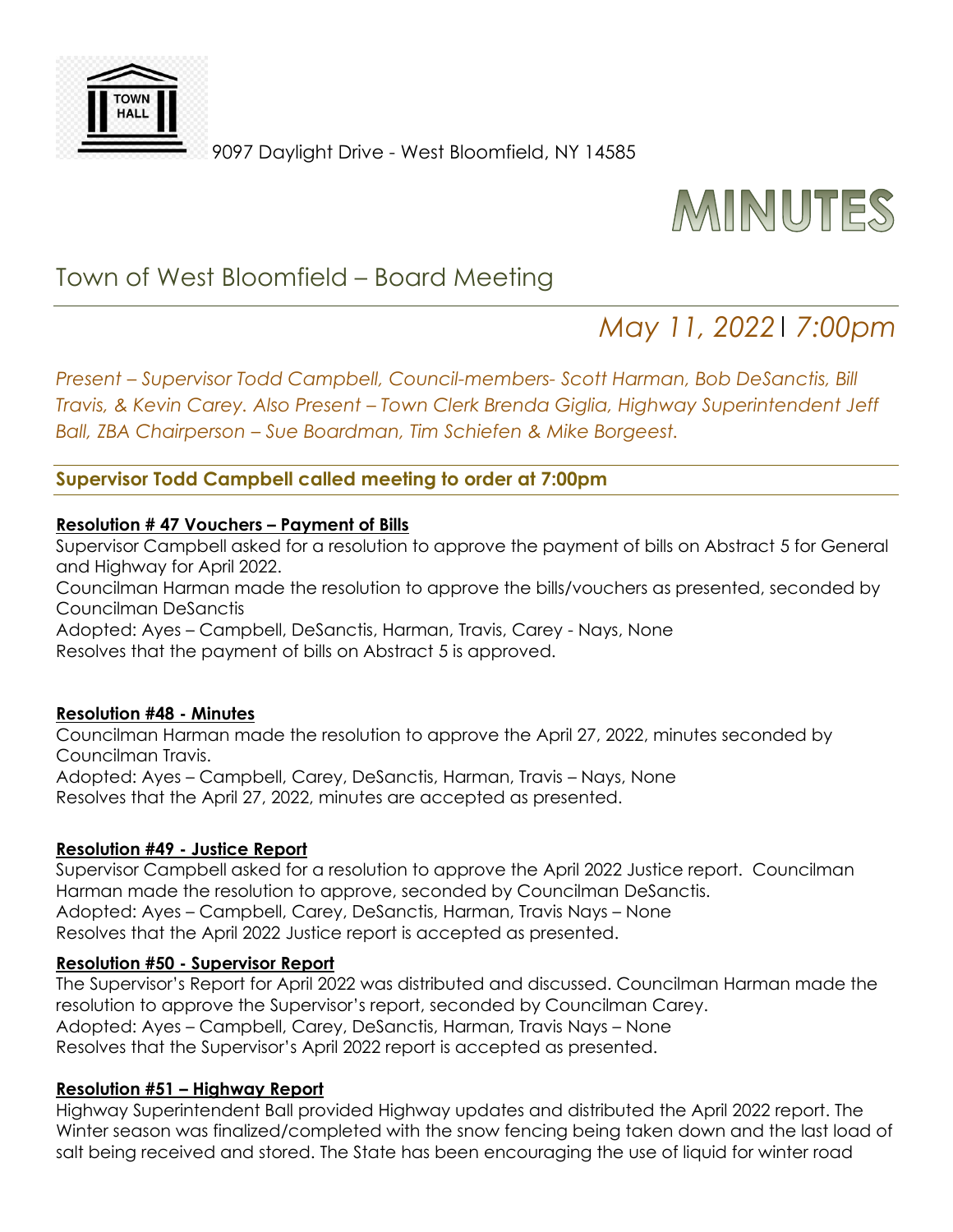servicing, West Bloomfield has been utilizing this method, and is aligned with the State recommendations. Truck 5 was sent to auction. The Highway personnel attended the General Safety Meeting.

Councilman Travis made the resolution to approve the Highway report, seconded by Councilman Harman.

Adopted: Ayes – Campbell, Carey, DeSanctis, Harman, Travis Nays – None Resolves that the Highway report is accepted as presented.

## **Resolution #53 - Code Enforcement Report**

Supervisor Campbell asked for a resolution to approve the April 2022 Code Enforcement Officer's report. Councilman Carey made the resolution to approve the Code Enforcement Officer's Report, seconded by Councilman Travis.

Adopted: Ayes – Campbell, Carey, DeSanctis, Harman, Travis – Nays, None Resolves that the Code Enforcement Officer's report is accepted as presented.

## **Resolution #52 – Standard Workday Resolution Elected and Appointed Officials**

Supervisor Campbell asked for a resolution to approve the RS 2417-A (standard workday) report. Councilman Travis made the resolution to approve, seconded by Councilman Harman. Adopted: Ayes – Campbell, Carey, DeSanctis, Harman, Travis – Nays, None Resolves that the Standard Workday Resolution for Elected and Appointed Officials is accepted as presented.

## **Gray Road Abandonment**

Process for abandonment of Gray Road was never completed by the Town. Don & Mary Grundman had made an official request on April 3, 2019, to the Town Board for the abandoned portion of Gray Road from where the pavement ends to Honeoye Creek be conveyed to them. On May 11, 2022, Don & Mary Grundman withdrew their request to take ownership of the abandoned end of Gray Road. Gray Road and the end turn-around is still legally a Town Road. Town Board discussed access for future development on the road, subdivisions, potential for a future park with access to Honeoye Creek. Highway Superintendent to confirm that this portion is included in the mileage for the Town. Town Board confirmed this is to remain a Town Road. Supervisor Campbel to confirm with Town Attorney if any additional action is required.

## **Resolution #54 – Appointment Board of Assessment Review**

Appointment of Member ・ 5 Year Term

Peter Shea

Supervisor Campbell asked for a resolution to approve the above town member to the Board of Assessment Review. Councilman Travis made the resolution to approve the appointment, seconded by Councilman Carey

Adopted: Ayes – Campbell, Carey, DeSanctis, Harman, Travis – Nays, None Resolves that Peter Shea is appointed to the Board of Assessment Review for a term of 5 years.

## **Resolution #55 – Re-Appointment Planning Board**

Re-Appointment of Member ・ Effective 5/3/22

• Bill Jensen

Supervisor Campbell asked for a resolution to approve the above town member to the Planning Board. Councilman Harman made the resolution to approve the re-appointment, seconded by Councilman Carey

Adopted: Ayes – Campbell, Carey, DeSanctis, Harman, Travis – Nays, None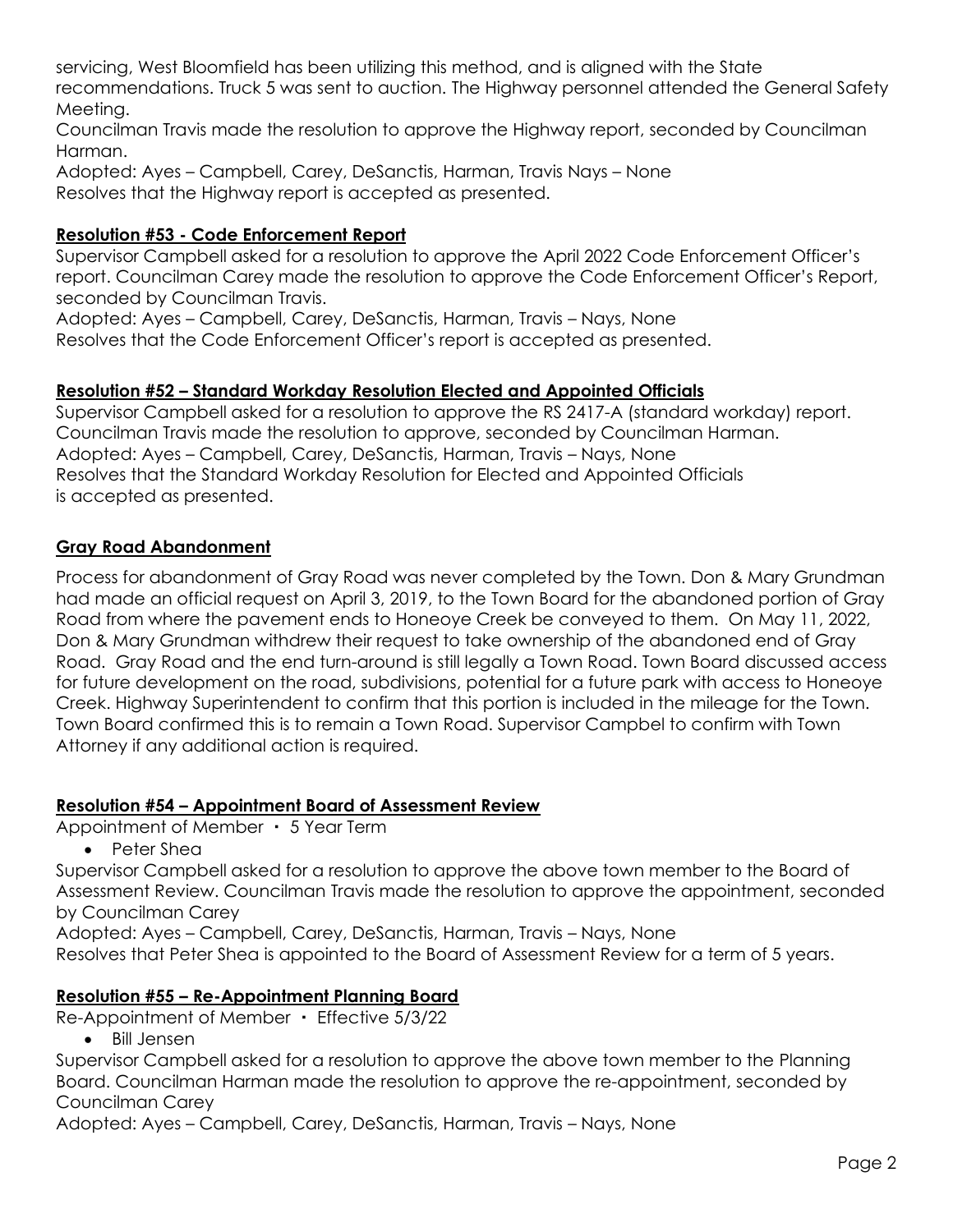Resolves that Bill Jensen is re-appointed to the Planning Board effective 5/3/22.

## **Public Outside Restrooms**

- a. Door Sweep installation needed. Alliance to be hired to install.
- b. Exterminator Service mice and pest control; bathroom has evidence of infestation. Confirming with Town Attorney on ability/liability of Town Employee vs a Professional Service being contracted.

#### **Town Hall Generator**

- a. Exterminator Service mice and pest control, when Kingsley provided the service call, rodent issues were identified. Confirming with Town Attorney on ability/liability of Town Employee vs a Professional Service being contracted.
- b. Kingsley will be the contracted maintenance service provider.

## **Expansion of Video Conferencing – Local Law Requirement**

Attorney Input - Davd Hou (email): The new changes to the Open Meetings Law replace the prior rules for videoconferencing and require a local law to establish formal procedures for videoconferencing. In terms of streaming the meeting, you may continue to do that, and allow the public to view and comment that way. I believe this is just a courtesy for the public and is not covered by these new changes. The new laws pertain to a member(s) of the board who can't attend in person but who still want to participate via Zoom, etc. I think for us to allow a board member to attend and participate via Zoom, under the new laws we will need to follow the requirements of the new Open Meetings Law. Draft law from NYCOM provided to Board for review.

Requirements:

- Public Hearing Required
- Local Law
- Code Book Update
- Website Publication Recordings must be posted or linked to the public body website withing five business days of the meeting. The recordings must remain available for a minimum of years thereafter, and recordings must be transcribed upon request.
- To conduct meetings Quorum of the public body must be physically present at one or more the locations where a public can attend in person.
- Must use technology that permits members of the public with disabilities to access the video in a manner consistent with the 1990 Americas with Disabilities Act.
- The public body must ensure that the videoconferencing provides the same opportunities for public participation or testimony as in-person participation of testimony

Further review and clarification on what will be required to support the law was requested by the Board.

## **Lawn Maintenance/Park Maintenance**

Highway Superintendent Ball to provide updates/report on additional work/responsibilities concerning the Park & Town Hall outside maintenance. The lawn areas need fertilization and weed control, he recommended getting an outside contractor as the Town Highway does not have the required permits. Town Board recommends getting quotes for the services, keeping it local and within the County if possible.

## **Tim Schiefen – 2022 Assessment Process**